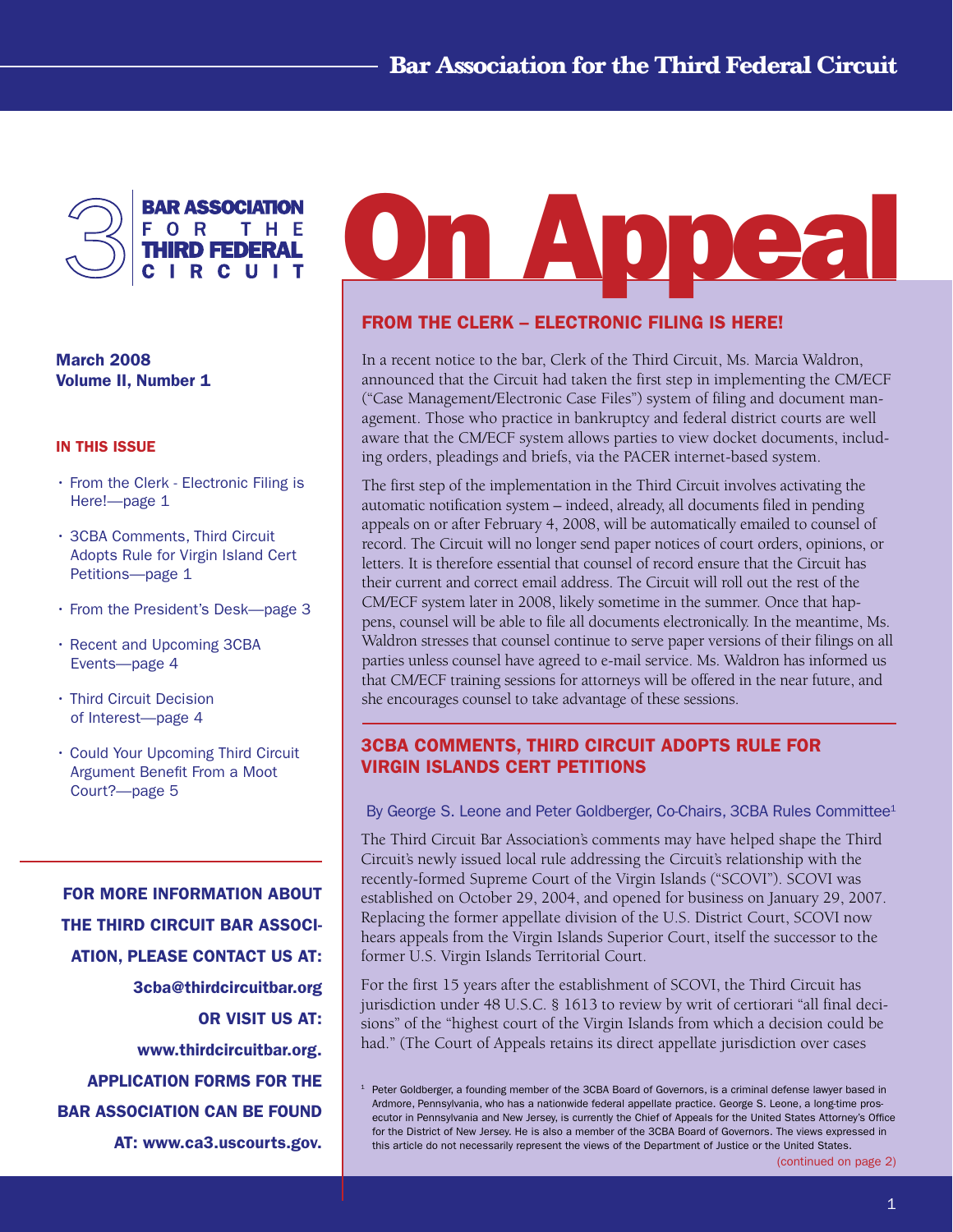

# <span id="page-1-0"></span>3CBA Comments, Third Circuit Adopts Rule For Virgin Islands Cert Petitions—continued from page 1 and the state of the state of the FOUNDING MEMBERS

decided in the District Court of the Virgin Islands, the USVI's federal trial court.) The Third Circuit's new Local Appellate Rule Misc. 112, effective December 1, 2007, creates procedures for seeking or opposing a writ of certiorari for Third Circuit review of a SCOVI decision, and suggests the criteria by which the Circuit will exercise its discretion in granting or denying the writ. In response to an invitation for public comment, the Association submitted a detailed, 11-page memorandum concerning the Court's draft Rule 112 in late June of 2007. From a review of the Circuit's final Rule 112, it appears that the Association's comments may have had a positive impact.

In the legislation authorizing this increase in local judicial autonomy, Congress provided that relations between the federal courts, including the Third Circuit, and the new Virgin Islands courts, shall be governed by the same laws as the relationship between the federal courts and the courts of the several states. 48 U.S.C. § 1613. On this basis, the Association questioned the portion of the Third Circuit's draft rule stating that the Circuit could use its certiorari jurisdiction to exercise supervisory powers over the SCOVI. The Circuit's Rule 112.1(2) removes the words "supervisory powers," substituting "powers of review."

The Association urged the Third Circuit to increase the time for filing a certiorari petition from 30 to 60 days because of the delays of mailing and the need to consult with clients before seeking further review. The Association suggested that little delay would result if the maximum allowable extension of time was reduced from 60 to 30 days. Rules 112.2(a) and 112.4(a) state that petitions may be filed within 60 days of the filing of the final decision of SCOVI, with a maximum extension of time of 30 days.

The Association questioned the draft rule's requirement that extension requests be filed at least 10 days in advance of the due date, and that untimely requests would not be granted except in "extraordinary circumstances." Rule 112.4(a) provides that extension requests should be filed at least 5 days in advance, and that untimely requests "ordinarily" will not be granted. Rule 112.1(a) also incorporates the Association's suggestion that an untimely petition for certiorari could be considered if accompanied by an extension request.

The Association further noted that the draft rule did not define "filing" for petitions for certiorari. Rule 112.1(a) defines "filing" of the petition as receipt by the Third Circuit Clerk in Philadelphia, or documented deposit in a prison mail system by incarcerated persons. The Association's request to allow the filing of counseled petitions by postmark or deposit with a commercial carrier was not accepted.

Additionally, the Association also noted that the draft rule's provision apparently allowing untimely petitions for rehearing, even if denied by SCOVI, to extend the time for certiorari, could be unfair to respondents. The Circuit's Rule 112.1(d) removed that provision.

The Association suggested the desirability of being able to bind the appendix with the petition for certiorari. The Circuit's Rule 112.7(b) allows an appendix of up to 75 pages to be bound with the petition as a single document. The petition itself is subject to a 5,600 word limit, which, using the required 14-point proportional typeface, means that petitions are typically restricted to about 15 pages in length.

The Association advocated: allowing respondents to file a brief supporting the

[\(continued on page 5](#page-4-0))

Arlin M. Adams Hon. William G. Bassler Judge Harold Berger Andrew T. Berry Gabriel L.I. Bevilacqua Theresa M. Blanco Anthony J. Bolognese Carl D. Buchholz Robert L. Byer Candace Cain Mark R. Cedrone Jacob C. Cohn Pamela Lynn Colon Ian Comisky Stephen A. Cozen Charles W. Craven Thomas R. Curtin Jane L. Dalton Alan J. Davis Mark Diamond John T. Dorsey Alan B. Epstein David B. Fawcett Henry L. Feuerzeig Arlene Fickler Ann T. Field Paul J. Fishman Lisa B. Freeland Steven L. Friedman Dennis F. Gleason Alan S. Gold Sidney L. Gold Peter Goldberger Herve Gouraige Robert Graci David A. Gradwohl Harold Green William T. Hangley James R. Hankle Judith E. Harris Lawrence T. Hoyle, Jr. Daniel B. Huyett Carmine A. Iannaccone Cynthia M. Jacob John P. Karoly, Jr. John G. Knorr II George S. Kounoupis Ronald A. Krauss Ann C. Lebowitz George S. Leone Arnold Levin Timothy K. Lewis James B. Lieber Jeffrey M. Lindy Michael P. Malakoff Edward F. Mannino Kevin H. Marino James C. Martin W. Thomas McGough, Jr. Bruce P. Merenstein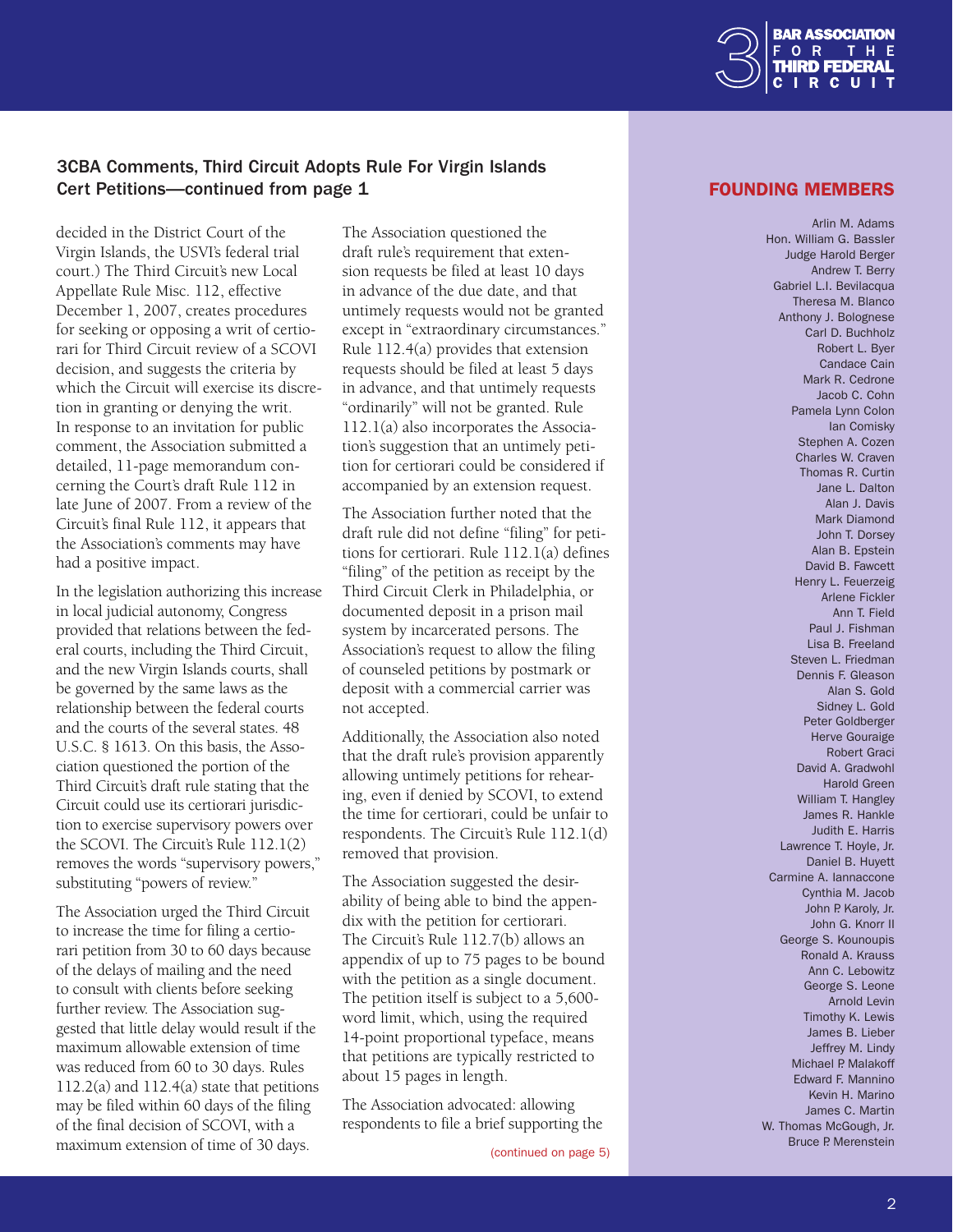

# Founders —continued from page 2

H. Laddie Montague, Jr. Dianne M. Nast Sandra Schultz Newman Karl E. Osterhout Robert L. Pratter Brian M. Puricelli Abraham C. Reich Raymond J. Rigat William W. Robertson Joseph F. Roda Lawrence M. Rolnick Stuart H. Savett James A. Scarpone Howard D. Scher Jeffrey M. Schlerf Deena Jo Schneider Collins J. Seitz, Jr. Marcia G. Shein Theodore Simon Andrew C. Simpson Carl A. Solano Aslan T. Soobzokov Antoinette R. Stone Thomas D. Sutton Peter W. Till Paul H. Titus Michael J. Torchia John D. Tortorella Joe H. Tucker, Jr. H. Woodruff Turner Stacey F. Vernallis Robert A. Vort Ralph G. Wellington Barry M. WiIloughby Nancy Winkelman

# FOUNDING FIRMS

Arseneault Whipple Farmer Fassett & Azzarrello Bifferato & Gentilotti Blank & Rome Connolly Bove Lodge Hutz Cozen O'Connor Duane Morris LLP Eckert Seamans Cherin Mellott Gibbons, PC Hangley Aronchick Segal & Pudlin Hoyle Fickler Herschel & Mathes Marino & Tortorella Marshall Dennehey Warner Coleman & Goggin Reed Smith Robertson Frelich Bruno & Cohen Roda Nast Schnader Harrison Segal & Lewis Spector Gadon & Rosen

## From The President's Desk

#### By Nancy Winkelman, Esq.

Welcome to the second edition of "On Appeal," the newsletter of the Bar Association of the Third Federal Circuit. We published an introductory edition last summer, and now expect to be in full swing, with quarterly editions. We will bring you feature articles about important Third Circuit matters (see the article, "3CBA Comments, Third Circuit Adopts Rule For Virgin Islands Cert Petitions" in this edition); news from the Third Circuit Clerk's Office (this installment brings you important information about the new electronic filing system in the Court of Appeals); information about the 3CBA's activities and upcoming programs, and so forth. We hope that you find our newsletter useful and information. We encourage you to direct any comments or suggestions to our newsletter editors, Colin Wrabley, *cwrabley@reedsmith. com*, and Chip Becker, *cbecker@klinespecter.com*.

Our 3CBA has been busy and productive in these last months. We now stand proud at over 600 members, including 95 Founding Members and 17 Founding Firm Members. We thank our founding firms and members, and recognize them individually on pages 2 and 3 of this newsletter.

The 3CBA held its opening reception in Philadelphia on November 26, 2007. The reception was attended by over 100 3CBA members, as well as by numerous district and appellate court judges. At the reception, we honored the newest members of the Court of Appeals, Judge Michael Chagares, Judge Thomas Hardiman, and Judge Kent Jordan. The reception proved to be valuable not only as a way to introduce the 3CBA, but also as a way to recognize new members of the Court. We hope to make this an annual event.

Our Rules Committee, under the outstanding leadership of Peter Goldberger and George Leone, submitted extensive comments about a proposed new Third Circuit Local Appellate Rule involving a *certiorari* process from the newly-created Virgin Islands Supreme Court to the Court of Appeals. As discussed in the article on page 1, the Court has now adopted its new rule; the rule reflects and incorporates a number of the points raised by the 3CBA in its comments.

We also have sponsored a number of programs on various aspects of appellate advocacy in the past months, in both Philadelphia and in Wilmington. These programs have included a course on Effective Oral Advocacy, presented by appellate specialist extraordinaire David Frederick, in Wilmington, and a session presented by former Third Circuit Judge John Gibbons on the Guantanamo Bay litigation, in which Judge Gibbons and his firm have played an active role. We have additional programs planned for the upcoming months in New Jersey, the Virgin Islands, Philadelphia, and at the Third Circuit Judicial Conference. (See upcoming events, on page 4 for details about our upcoming programs.) Our program chair, Bob Graci, is always looking for new program ideas, so do not hesitate to contact him with any thoughts you might have.

We are particularly excited about our role at the upcoming Third Circuit Judicial Conference, as this will be the first Judicial Conference in which our 3CBA will have the opportunity to participate. The Judicial Conference will take place from April 28-30 at the Hyatt Regency in Cambridge, Maryland. Mark your calendars, and watch the Third Circuit's website for registration information. The 3CBA will be [\(continued on page 6](#page-5-0))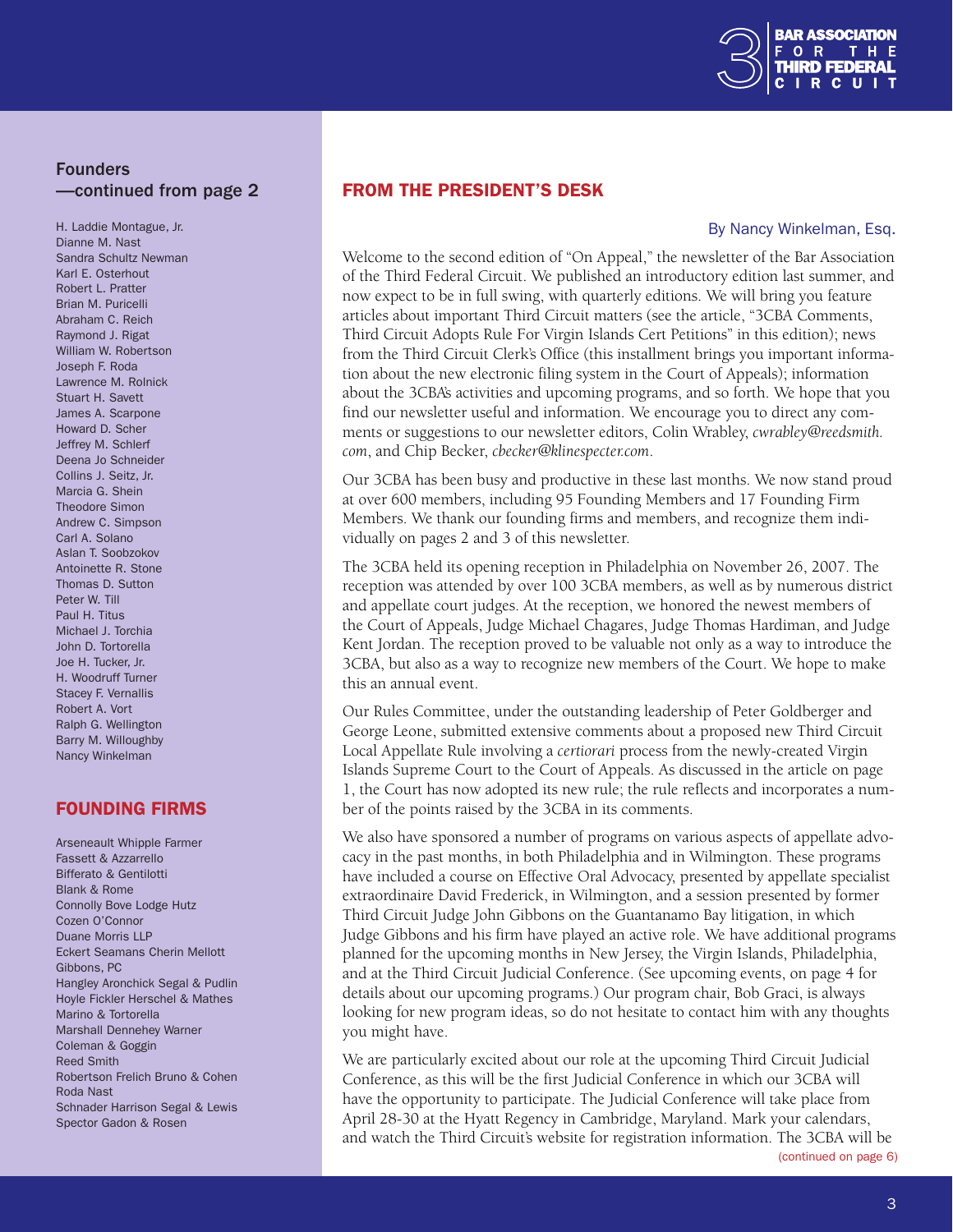

# Recent 3CBA Events

The 3CBA has been busy sponsoring and coordinating a number of recent programs, including:

- Review of 2006-2007 U.S. Supreme Court Term, Co-Sponsorship with the Philadelphia Bar Association's Appellate Courts Committee, May 2007.
- • *Federal Grand Jury Practice,* Co-Sponsorship with the Federal Practice Committee of the Pennsylvania Bar Association, June 2007.
- • *Effective Appellate Advocacy,* David Frederick, Wilmington, Delaware, September 25, 2007.
- • *3CBA's Opening Reception,* Philadelphia, Pennsylvania, November 26, 2007.
- *Guantanamo Bay Litigation,* Judge Gibbons, Co-Sponsorship with the Philadelphia Bar Association's Appellate Courts Committee, Philadelphia, Pennsylvania, February 13, 2008.

#### Upcoming 3CBA Events

As always, there are several upcoming events in which the Bar Association is involved:

- *Unique Perspectives of the Judge Turned Advocate,* Timothy Lewis and Robert Graci, Co-Sponsorship with the Philadelphia Bar Association's Appellate Courts Committee, Philadelphia, Pennsylvania, March 19, 2008.
- 2008 Third Circuit Judicial Conference, April 28-30, Cambridge, Maryland
	- • 3CBA Welcoming Reception, April 28.
	- Extended CLE program, April 30, including the following sessions:
	- *Do's and Don'ts of Effective Appellate Advocacy*, Judge Dolores K. Sloviter, Judge Thomas L. Ambro, and Judge D. Michael Fisher; Patricia A. Millett, Akin Gump Strauss Hauer & Feld LLP; Virginia A. Seitz, Sidley Austin LLP; Nancy Winkelman, Schnader Harrison Segal & Lewis LLP, Moderator;
	- • *Building an Appellate Practice: Litigating Before the Supreme Court and Navigating the Court's Changing Composition,* Thomas C. Goldstein, Akin Gump Strauss Hauer & Feld LLP, Luncheon Speaker;
	- In's and Out's of Appellate Motions Practice, Chief Judge Anthony J. Scirica; Judge D. Brooks Smith; Margaret Wiegand, Legal Coordinator, Third Circuit Clerk's Office; James C. Martin, Reed Smith LLP, Moderator.
- CLE Program on New Local Rule Governing Review of Virgin Islands Supreme Court Decisions, Virgin Islands, May 5, 2008.
- • *The Nuts and Bolts of Practice Before the Third Circuit*, Co-Sponsorship with New Jersey Bar Association Federal Practice and Procedure Section and Appellate Practice Committee, and the Association of the Federal Bar of New Jersey, May 22, 2008.

# Third Circuit Decision of Interest

#### *DL Resources, Inc. v. FirstEnergy Solutions Corp.,* 506 F.3d 209 (3d Cir. Oct. 16, 2007).

*DL Resources* makes some important observations about notices of appeal. It first deals with premature notices of appeal – notices of appeal filed before the entry of an appealable order or judgment. The Court explained that under Federal Rule of Appellate Procedure 4(a) (2), as construed by the Supreme Court in *FirstTier Mortg. Co. v. Investors Morg. Ins. Co.,* 498 U.S. 269 (1991), such a notice of appeal is effective at least where the order appealed from would be appealable if immediately followed by the entry of judgment. The Court also noted that under *Cape May Greene, Inc. v. Warren,* 698 F.2d 179 (3d Cir. 1983), even premature notices of appeal that do not satisfy Rule 4(a)(2) and *FirstTier* can still be effective so long as no prejudice results to the appellee – such notices "ripen" upon the later entry of a final judgment. The Court did observe, however, that many other circuits had "either declined to adopt or repudiated the sort of ripening analysis" adopted in *Cape May Greene*. The ongoing circuit split here is something to keep an eye on.

*DL Resources* also examined recent Supreme Court decisions addressing whether various time requirements for filing in the federal rules are jurisdictional or just "claim-processing" rules. The distinction matters: jurisdictional limitations can be addressed *sua sponte* by the Court and cannot be waived or forfeited. The Court pointed out that while the time to file a notice of appeal under Rule 4 is still a jurisdictional requirement under Circuit precedent, and the Supreme Court recently held that one particular provision of Rule 4 is jurisdictional, see *Bowles v. Russell,* 127 S. Ct. 2360 (2007), cases like *Eberhart v.*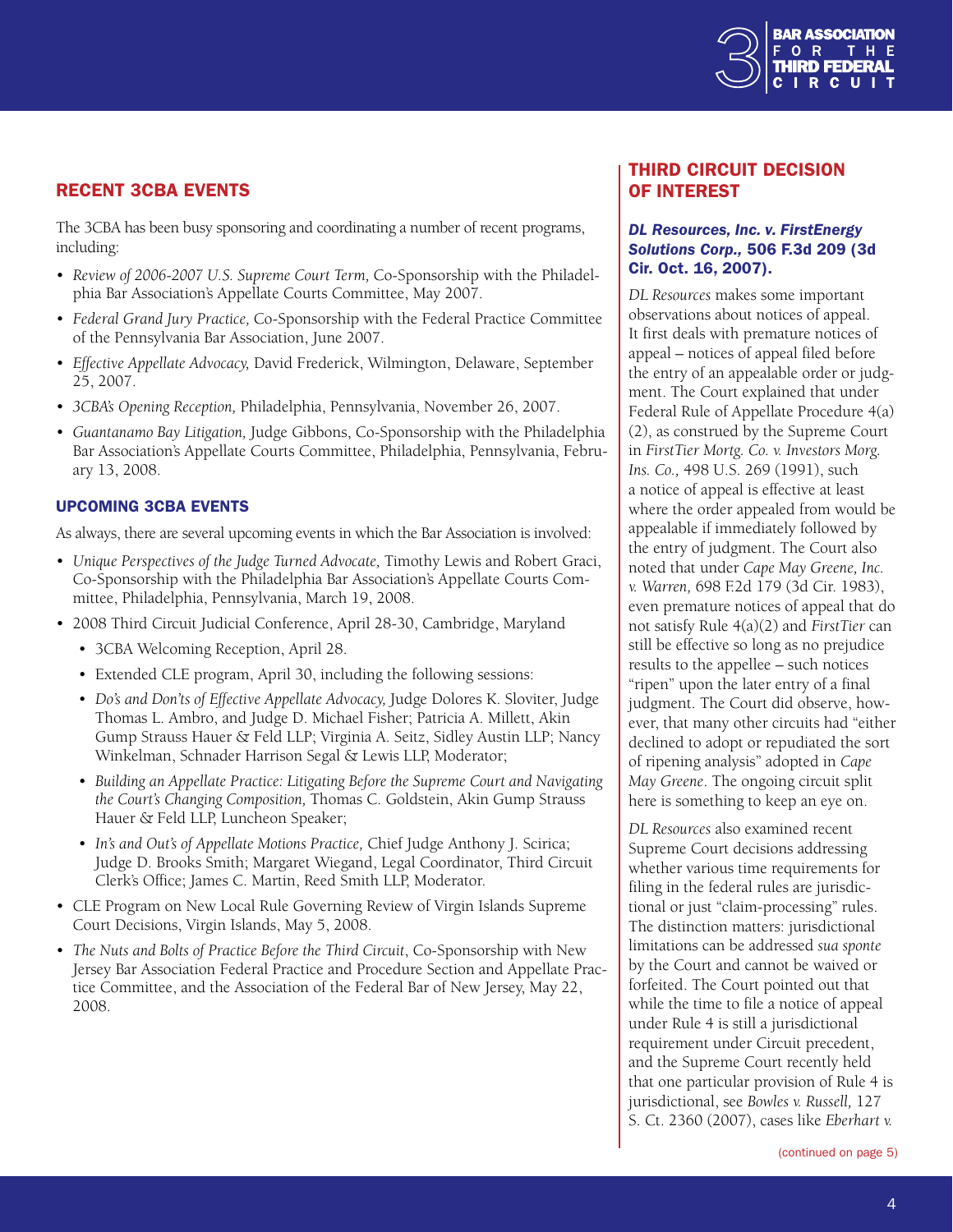

# <span id="page-4-0"></span>3CBA Comments, Third Circuit Adopts Rule—continued from page 2

grant of certiorari (even if opposing relief on the merits); requiring any non-petitioning party who fully supports the petition to submit a statement saying so within 20 days rather than the 30 allowed for a brief in opposition; allowing the Clerk to order a response to a Petition; and providing that the Court ordinarily should not grant a petition for certiorari unless a response has been filed or requested. Rules 112.8(a)-(c) so state.

The Association's comments may also have affected: how parties are denominated, Rule 112.5, 112.6(a)(6); the need to show in the petition's Jurisdictional Statement that the order below is final, Rule  $112.6(a)(3)$ ; the need to explain the importance of the questions for review, Rule  $112.6(a)(7)$ ; the ability of the respondent to decline to respond, to question the suitability of the case for certiorari, and to file a supplemental appendix, Rule 112.7(d), 112.8(a); the rules on cross-petitioners, Rule 112.3, Rule 112.7(c); and the limitation of merits review to the question on which certiorari was granted, Rule 112.10(a).

The Third Circuit also changed Rule 112 to make conflicts with other appellate courts a factor in granting certiorari, and to require a statement of the Virgin Islands courts' jurisdiction over the underlying case. Left to be determined is whether the Circuit will defer to SCOVI's views on questions of territorial law as it would to the views of a state supreme court on points of state law.

The Association appreciated the opportunity the Third Circuit provided to comment on the proposed rules. The Association hopes that its comments assisted the Circuit, and that the Circuit's changes to its final rule will help the courts and practitioners deal with this new procedure. The Association intends to use this experience to improve its ability to comment on proposed and existing rules in other areas, utilizing its expanded committee structure in any future endeavor along these lines.

#### Third Circuit Decision of Interest—continued from page 4

*United States,* 546 U.S. 12 (2005) and *Kontrick v. Ryan,* 540 U.S. 443 (2004) suggest that the time to file a notice of appeal, at least in some circumstances, is a "claim processing" requirement.

At least one message is loud and clear in *DL Resources* – continue to be especially vigilant in preparing and filing your notice of appeal.

# Could Your Upcoming Third Circuit Argument Benefit From A Moot COURT?

One of the stated objectives of the Bar Association is to enhance the proficiency of practice before the Third Circuit. Cary Flitter of Lundy, Flitter Beldecos & Berger has proposed a unique and mutually beneficial opportunity for Association members that would do just that – a moot court system that would help prepare members for upcoming arguments before the Court. Participants would agree to sit on "panels" and judge mock arguments. In exchange, participants who sit as judges could call on other participants in the system to judge their mock arguments. What better way to marshal the energies and diverse talents of our membership and channel that into achieving one of the Association's core goals. If you are interested in participating, please contact Cary Flitter directly at (610) 822-0782 or *cflitter@ lfbb.com.*